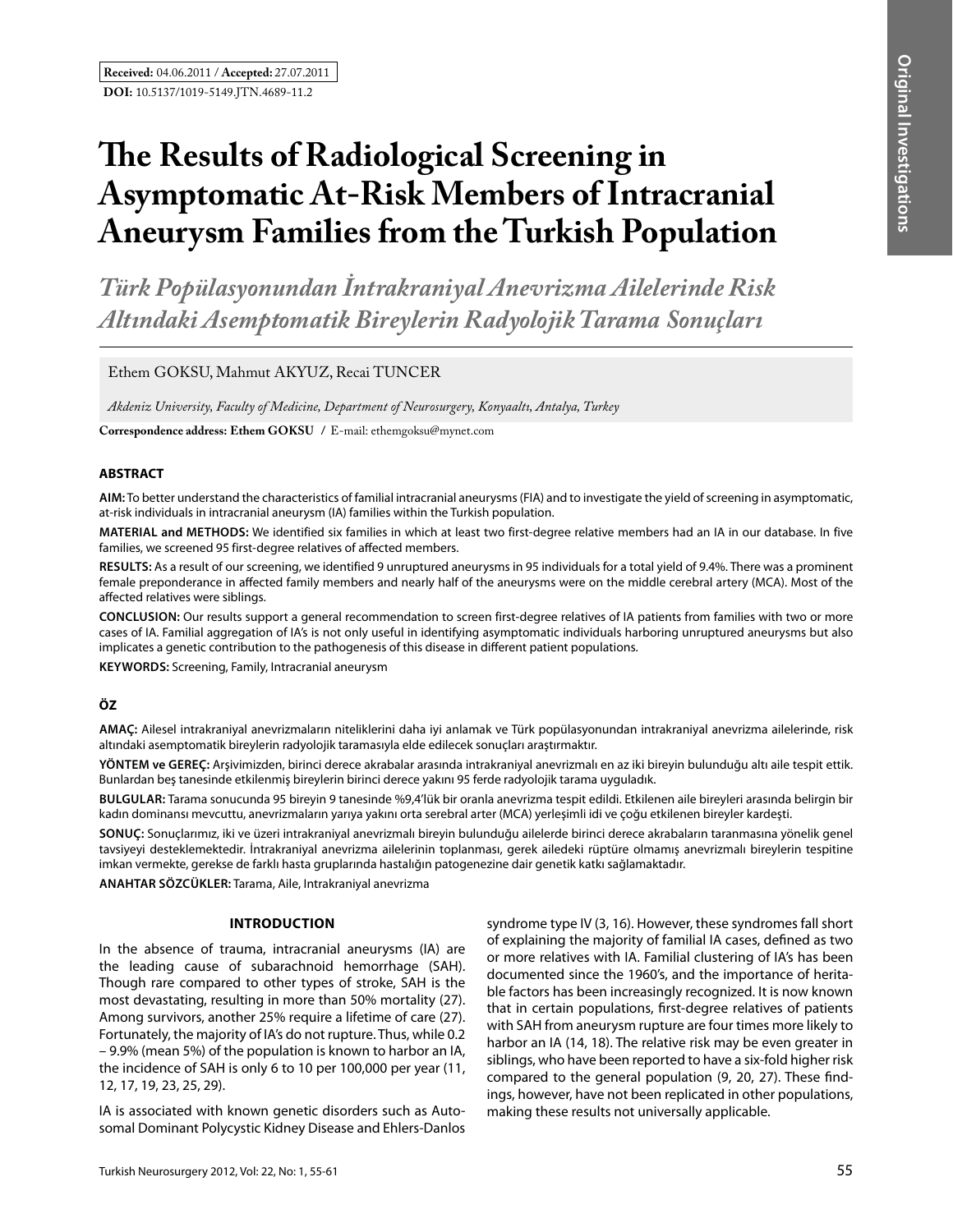The higher risk of IA formation and rupture among firstdegree relatives of aneurysmal SAH patients has prompted many clinicians to advocate screening in these family members. Two large trials have previously demonstrated that 10% of asymptomatic relatives of SAH patients harbor IA's (11, 21). Diagnostic studies and the following prophylactic interventions, however, are not without their inherent risks, which has lead to the debate as to whether it is ultimately in the benefit of this population to be screened. In order to better understand the yield of radiological screening in Turkish patient population, and to appreciate the characteristics of familial IA's in this patient population, we analyzed IA families with at least 2 affected members from our data.

#### **MATERIAL and METHODS**

# *Family Identification*

We analyzed all the patients with IA in our database. In patients with positive family history of IA, stroke or cerebral hemorrhage, we established contact with the index cases and gathered clinical data by phone interview, or medical record review. A questionnaire was administered to index patient and other family members in terms of co-morbid medical problems, environmental risk factors, such as smoking and hypertension, and family history of connective tissue disorders.

Patients with familial IA's were defined by at least two firstdegree relative members (parents, siblings, and children) had an IA without any known heritable connective tissue disorder. Index cases were the first living person identified within a family who had a confirmed diagnosis of an IA. Family members were classified with affected, unaffected and suspected ones. Medical records documented an IA on angiogram, operative report or screening in affected members. In unaffected members, there was no supporting information for a possible IA. Patients with a clinically suspected aneurysmal SAH but without verification on imaging studies or at autopsy were designated as suspected. These families were documented with pedigrees.

This study protocol was approved by the local Ethics Committee at Akdeniz University School of Medicine. All of the family members who participated in the study signed informed consent forms. None of the families had any heritable disorder known to be associated with IA as part of the phenotype.

#### *Imaging Methodology:*

Magnetic resonance angiography (MRA) was performed by using a Siemens 1.5-T whole-body system (Magnetom Vision) with a 25-mT/m gradient capability. Spiral threedimensional computed tomographic angiography (3D-CTA) was conducted by a multi-helical system (Siemens Somatom Emotion) with a reconstruction index of 512 matrix and one second. Digital Subtraction Angiography (DSA) was performed via the femoral route with selective catheterization of the carotid and vertebral arteries. MRA was the initial screening

procedure to first-degree relatives of affected members. In suspected cases, further evaluation was performed with CTA and DSA.

# *Statistical Methods*

Mann-Whitney U test and Fischer's exact test were used to evaluate the data and all analyses were with the SPSS 13.0 program.

### **RESULTS**

We identified six families in which at least two members had an IA. Pedigrees of these six families are demonstrated in Figure 1A-F. In one family (family 6), no member was screened. In five families, we screened 95 asymptomatic individuals, aged 22 to 77 years (Table I). After the initial MRA screening, we found nine definite aneurysms in seven individuals and two individuals were identified as suspicious for IA. In these two subjects with suspected positive IA findings at MRA, DSA in one and 3D-CTA in the one subject were obtained in order to prove or disprove the MRA findings. DSA demonstrated two aneurysms in the locations suspected on MRA in this subject while 3D-CTA confirmed one aneurysm in one subject. Finally we detected 12 aneurysms in nine new affected members with a yield rate of 9.4% (9/95). The results of screening and the number of affected members in six families were summarized in Table II. Radiological views were shown in Figure 2A-H, 3A-D. There was a total of 25 affected members with 29 aneurysms in six families. The information about IA sizes and/or locations could not be obtained in three subjects. The mean age of these 25 members was 52.1. 13 of 29 aneurysms (45%) were located on middle cerebral artery (MCA) and 6 of 25 subjects (24%) had multiple aneurysms. All aneurysm locations were shown in Table III. All new affected members were female and among the entire group of affected relatives, the proportion of females and males was 18:7 (2.57). 10 ruptured aneurysms had a mean diameter of 5.9 mm (4-10 mm, SD  $\pm$  2.34), whereas the mean diameter was 4.53 mm in 15 unruptured aneurysms (2-12 mm,  $SD \pm 2.5$ ). This difference

 **Table I:** Number of Screened Members and ID in Families

| <b>Family</b><br>no | <b>Number of</b><br>screened<br>members | <b>Members ID in pedigrees</b>                                       |
|---------------------|-----------------------------------------|----------------------------------------------------------------------|
| 1                   | 45                                      | IV-2, 4, 6, 10, 12, 13, 21, 23<br>V- (except19, 12-35), 37-39, 41-51 |
| $\mathcal{P}$       | 27                                      | $III - (1-8)$<br>$IV - (1-14)$ , $(16-20)$                           |
| 3                   | 10                                      | $II - 1.8$<br>$III - 3, 4, 5, 7, 8, 9, 10$<br>$IV-2$                 |
| 4                   | 9                                       | $IV - 4, 5, 8$<br>$V - 2, 3, 5, 6, 7, 8$                             |
| 5                   | 4                                       | $II - 1, 4, 5, 6$                                                    |
|                     | 95                                      |                                                                      |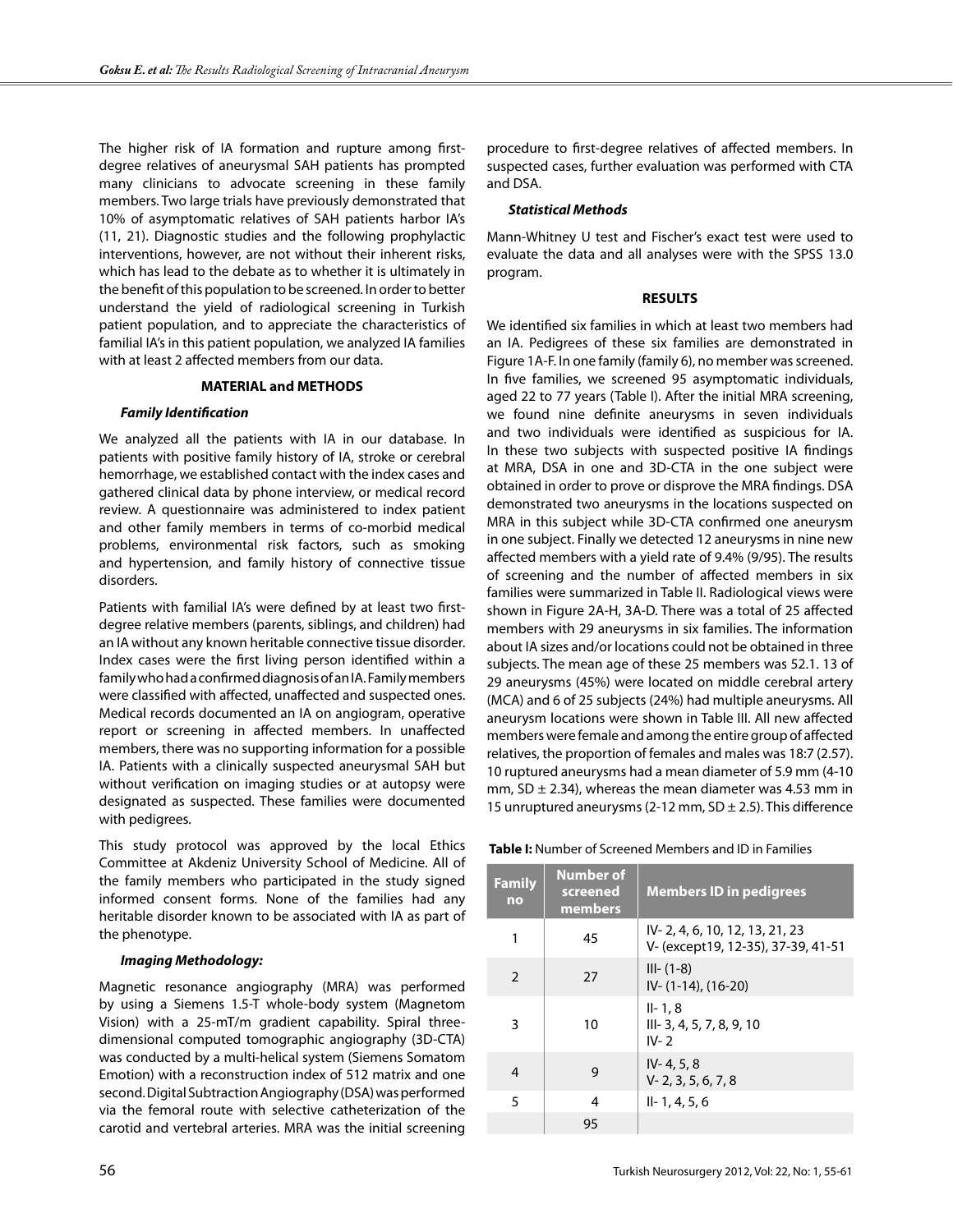

**Figure 1: A)** Pedigree of the family 1. Affected members were shown by a full blank circle or square and grey symbols describe members who died of a suspected SAH. Arrow shows the index case of this family (IV-14). **B)** Pedigree of the family 2. Affected members were shown by a full blank circle and grey symbol describes member who died of a suspected SAH. Arrow shows the index case of this family (III-15). **C)** Pedigree of the family 3. Affected members were shown by a full blank circle or square and grey symbol describes members who died of a suspected SAH. Arrow shows the index case of this family (IV-1). **D)** Pedigree of the family 4. Affected members were shown by a full blank circle or square and grey symbol describes member who died of a suspected SAH. Arrow shows the index case of this family (IV-7). **E)** Pedigree of the family 5. Affected members were shown by a full blank circle or square. Arrow shows the index case of this family (II-1). **F)** Pedigree of the family 6. Affected members were shown by a full blank square and grey symbol describes member who died of a suspected SAH. Arrow shows the index case of this family (II-1).

was significant (Mann-Whitney U test, p=0.025). The IA risk factor profile (hypertension and/or smoking) was found in 10 of 25 subjects (40%). Eight of these 10 subjects had ruptured aneurysms whereas two of them had unruptured aneurysms. There was no significant difference in aneurysm rupture with risk factors (Fischer's exact test, p=0.21). Clinical features of all the affected members were presented in Table IV.

# **DISCUSSION**

The familial occurrence of intracranial aneurysms was first

documented by Chambers in 1954 (2). In 1980, Fox reported the largest family at the time consisting of 13 siblings, six of them had proven intracranial aneurysms and 2 of whom refused angiography (6). Since then, multiple families with IA have been reported in the literature. We are now reporting the results of radiological screening of at risk members in 5 families from the Turkish population. To our knowledge, one of these families (family 1) with 9 proven and 3 suspected affected members is one of the largest IA families in the literature.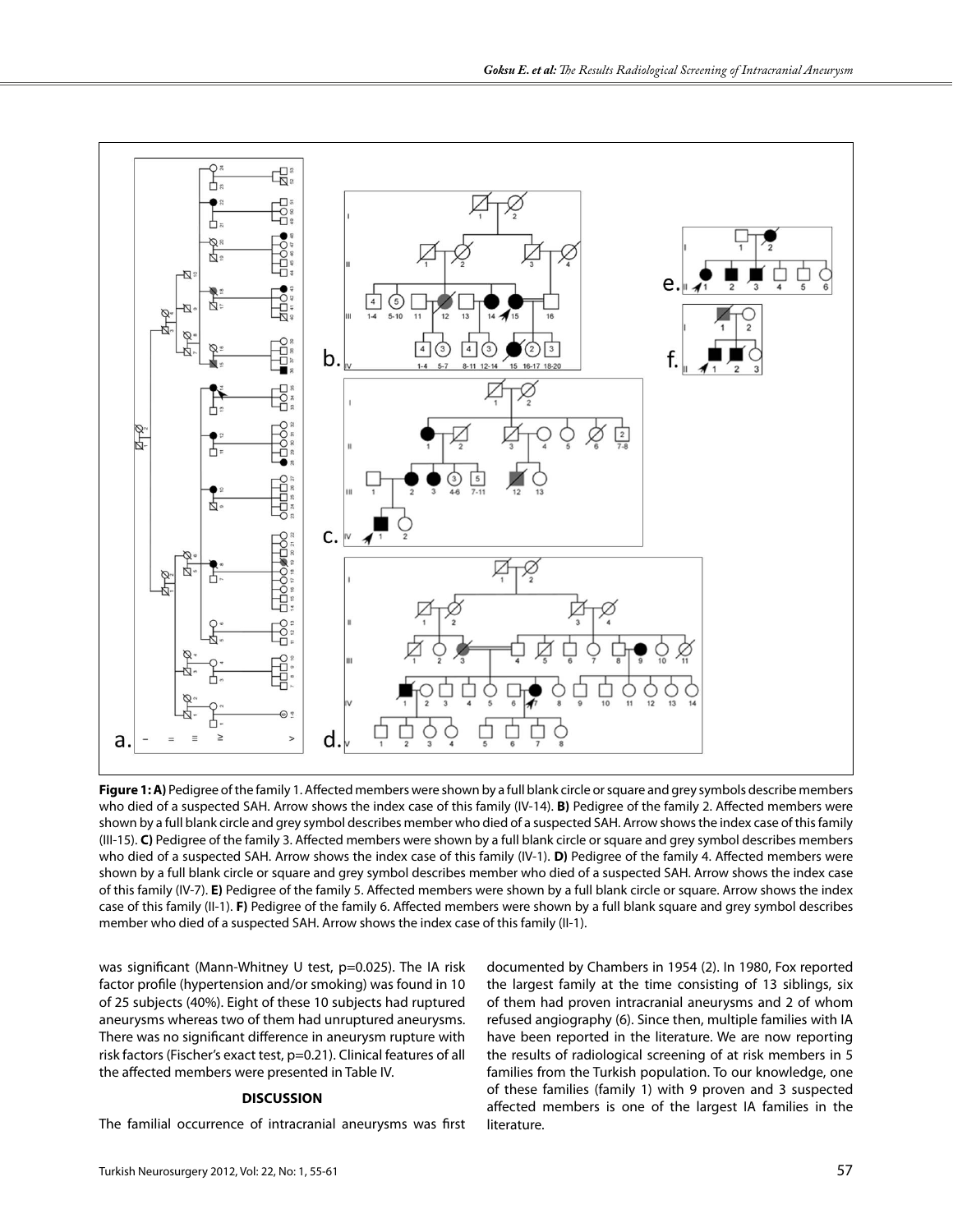| <b>Family no</b> | Number of screened | <b>Number of new affected</b> | <b>Number of total affected members</b> |                  |  |
|------------------|--------------------|-------------------------------|-----------------------------------------|------------------|--|
|                  | members            | members after screening (%)   | <b>Proven</b>                           | <b>Suspected</b> |  |
|                  | 45                 | 6(13)                         |                                         |                  |  |
|                  | 27                 |                               |                                         |                  |  |
| ٦                | 10                 | 2(20)                         | 4                                       |                  |  |
| 4                | 9                  |                               |                                         |                  |  |
|                  | 4                  | 1 (25)                        | 4                                       |                  |  |
| Total            | 95                 | 9(9.4)                        | 23                                      |                  |  |





**Figure 2: A)** MRA maximum intensity projection (MIP) image in the frontal projection demonstrates a MCA bifurcation aneurysm on the right (arrow) (II-1 in family 3). **B)** MRA MIP image in the frontal projection demonstrates a AComA aneurysm (arrow) (III-3 in family 3). **C)** MRA MIP image in the frontal projection demonstrates an ICA bifurcation aneurysm on the left (arrow) (II-1 in family 5). **D)** MRA MIP image in the frontal projection demonstrates a MCA bifurcation aneurysm on the right (arrow), pointing laterally, and a left MCA bifurcation aneurysm pointing inferiorly and anteromedially (arrow) (IV-10 in family1). **E)** MRA MIP image in the frontal projection demonstrates a MCA bifurcation aneurysm on the left (arrow) (IV-12 in family 1). **F)** Lateral view of a left common carotid artery injection demonstrates two distal (pericallosal) ACA aneurysms (arrows) (V-43 in family 1). **G)** Base view MRA MIP image demonstrates a left MCA bifurcation aneurysm (arrow). In addition, there is an unusual aneurysm (arrow) arising at the P<sub>1</sub> P<sub>2</sub> junction near the basilar summit pointing to the left and anteriorly (V-48 in family 1). **H)** MRA image in the lateral angiographic projection demonstrates a fusiformly dilated basilar artery (arrowheads) with a large saccular component at the basilar summit (\*) (IV-22 in family 1).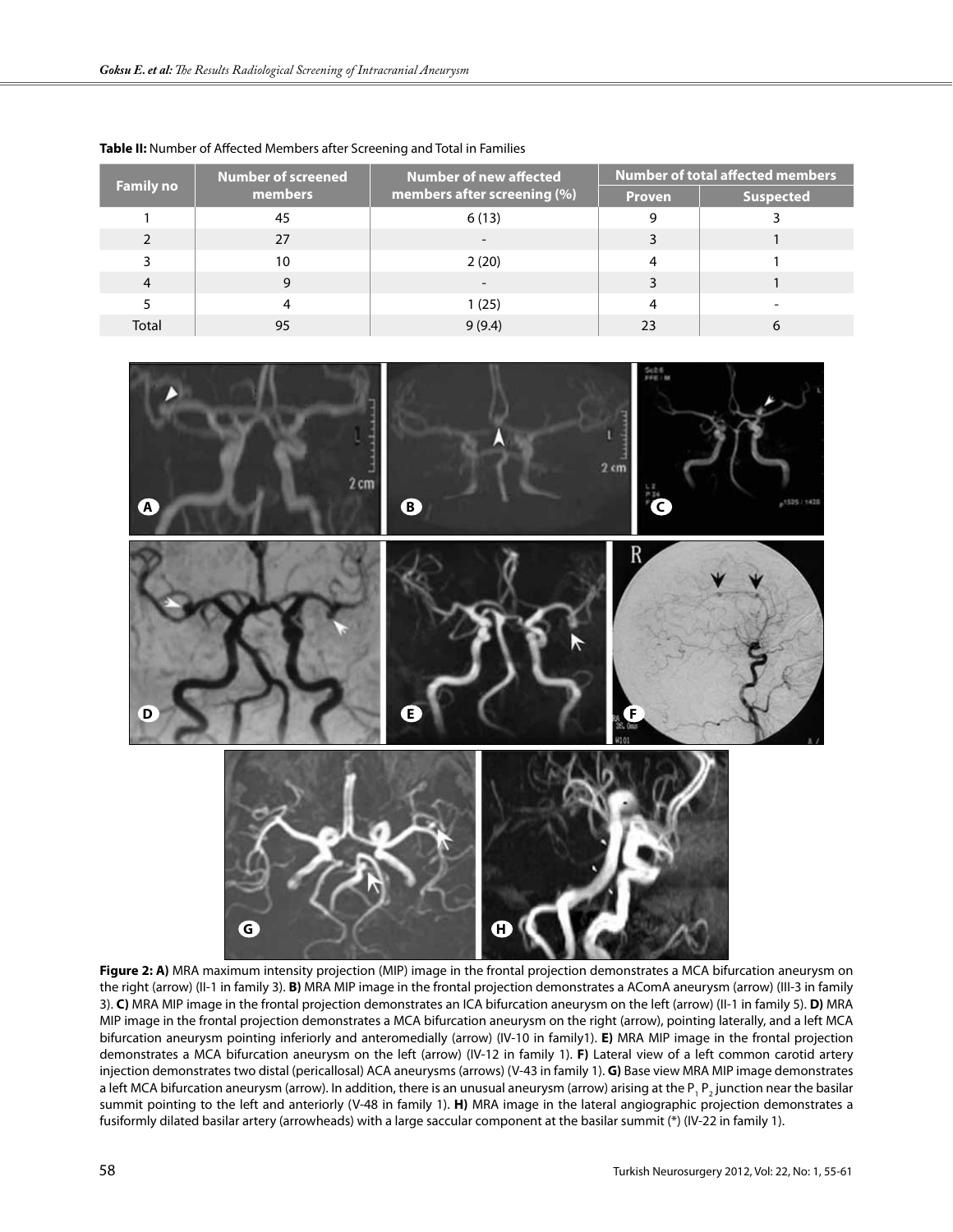

**Figure 3: A)** (MRA image in the lateral angiographic projection), **B)** (sagittal 2-D CTA), **C)** (axial 2-D CTA), **D)** (coronal 2-D CTA) demonstrates lobulated fullness of the pericallosal artery suggestive of a small bifurcation aneurysm (arrows) (V-28 in family 1).

**Table III:** Aneurysm Location and Number in all Affected Members

| <b>Aneurysm location</b> | Aneurysm number (%) |
|--------------------------|---------------------|
| MCA                      | 13(45)              |
| <b>ACA</b>               | 9(30)               |
| ICA                      | 4(13)               |
| <b>BA</b>                | 2(7)                |
| <b>PCA</b>               | 1(3)                |
| <b>Total</b>             | 29                  |

*MCA: middle cerebral artery, ACA: anterior cerebral artery, ICA: internal carotid artery, BA: basilar artery, PCA: posterior cerebral artery.*

Persons with familial intracranial aneurysms represent 5-10% of all patients presenting with aneurysmal SAH (10, 15, 27). Familial aggregation of IA's may be useful in identifying asymptomatic individuals harboring unruptured aneurysms. Given the devastating consequences of an SAH, detecting these IA's before they rupture is considered paramount. Radiological screening has been offered to susceptible individuals between the ages of 18 and 65 years in families with two or more affected members (26). This has also been recommended for children if a family member under 18 years of age has been diagnosed with an IA, and for persons with identical twins who have an IA (26). In the Finnish population, where the prevalence of SAH has been reported to be 4 times higher than other populations, approximately 10% of individuals are found to have an intracranial aneurysm (21, 22). In order to find the yield of screening in other populations and to understand whether this result is universally applicable, we radiographically screened five IA families in which at least two members had an IA from the Turkish population. Our

Turkish Neurosurgery 2012, Vol: 22, No: 1, 55-61 59

data support previous guidelines as we have detected 9 new aneurysms in these five families by screening a total of 95 firstdegree family members for a total yield of 9.4%. Furthermore, if all symptomatic members were encountered in five families, the IA prevalence could reach as high as 21% (23/110).

Affected members in IA families had a greater tendency to be female, smokers and hypertensive than the general population and their unaffected siblings (4). In our groups, 72% of affected family members (18/25) were female and 40% of them (10/25) were hypertensive and smokers. These findings may suggest the effects of these factors on the phenotypic expression of familial IA's. Smoking and size of the aneurysm are also important factors for aneurysm rupture (8). There was a significant difference in size between ruptured and unruptured aneurysms in our subjects. In six families, 60% of affected family members (15/25) were siblings, 45% of all IA (13/29) on MCA and 24% of subjects (5/25) had multiple IA. Female preponderance, relationships of affected relatives, IA location and multiplicity seemed to be consistent with the literature (1, 22).

MRA is currently the most widely used method for IA screening because of its relatively short imaging time and the noninvasiveness of the procedure. The majority of MRA screenings was performed without contrast although several of the patients in family 1 were screened with gadoliniumenhanced MRA. CTA screening adds the additional risks associated with ionizing radiation and iodinated contrast media reactions (24). MRA at its best is able to detect IA's as small as 2 or 3 mm, but in prospective studies, the critical size for detection has been approximated at 4-5 mm (5, 7, 13). Spiral CTA, on the other hand, is reported to have 97% sensitivity and with good quality control can detect aneurysms as small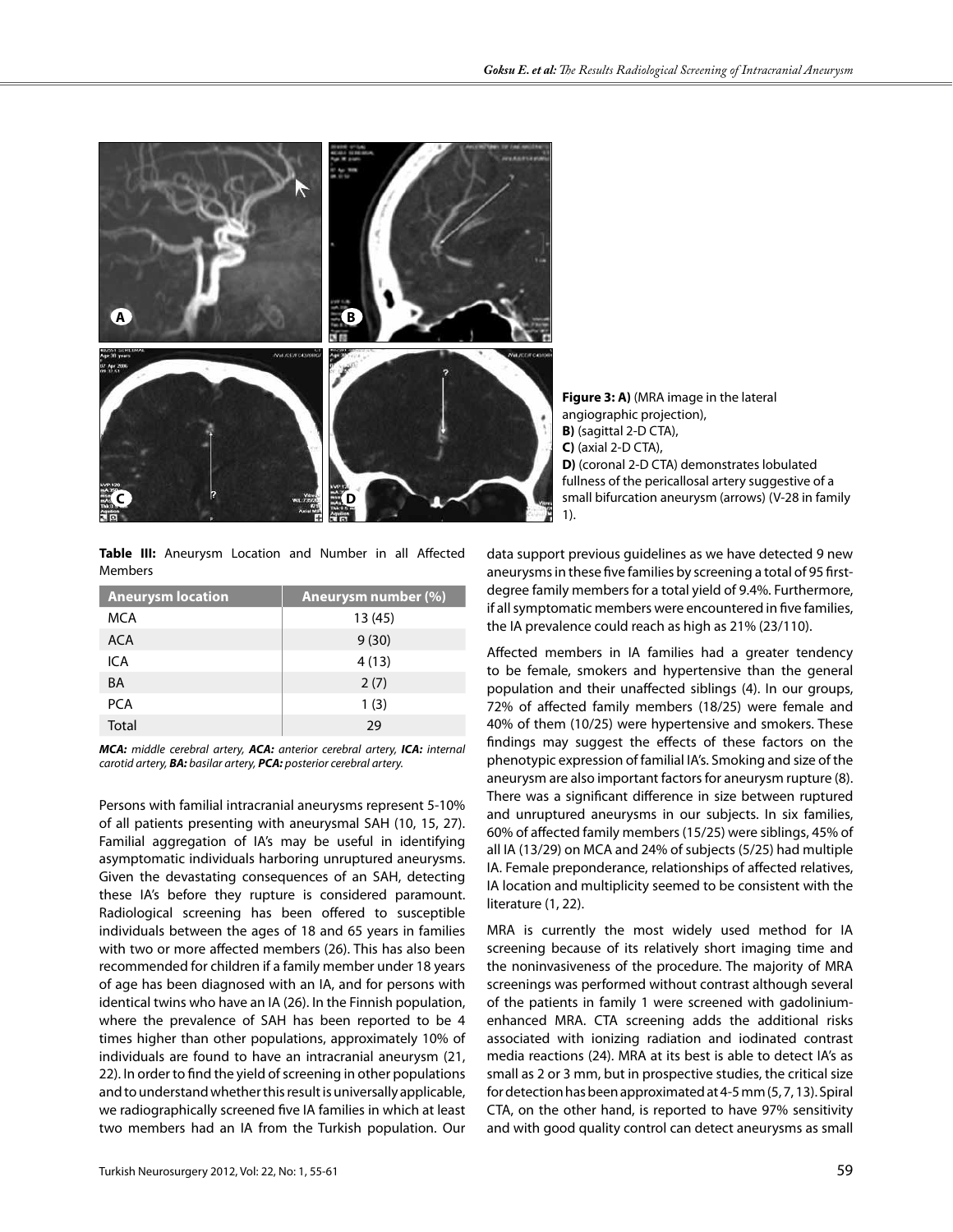| Fam            | ID       | Age at diagnosis | <b>Sex</b> | <b>SAH</b>                       | <b>Aneurysm location</b>                  | Size (mm)                    | <b>Risk factor profile</b> |
|----------------|----------|------------------|------------|----------------------------------|-------------------------------------------|------------------------------|----------------------------|
| 1              | $IV-8$   | 61               | Female     | $+$                              | <b>AComA</b>                              | 10                           |                            |
| $\mathbf{1}$   | $IV-10$  | 62               | Female     | $\overline{\phantom{a}}$         | Bilateral<br><b>MCA</b>                   | $\overline{4}$<br>5          |                            |
| 1              | $IV-12$  | 60               | Female     | $\overline{\phantom{a}}$         | <b>MCA</b>                                | 5                            |                            |
| $\mathbf{1}$   | $IV-14$  | 58               | Female     | $+$                              | <b>MCA</b>                                | $\boldsymbol{6}$             | Hypertension               |
| 1              | $IV-22$  | 71               | Female     |                                  | <b>BA</b> summit                          | 12                           | Hypertension               |
| $\mathbf{1}$   | $V-28$   | 37               | Female     | $\overline{\phantom{a}}$         | $ACA-A$ <sub>2</sub>                      | $\mathbf 2$                  |                            |
| 1              | $V-36$   | 39               | Male       | $+$                              | AComA                                     | 6                            | Smoking<br>Hypertension    |
| $\mathbf{1}$   | $V-43$   | 44               | Female     | $\overline{\phantom{a}}$         | $ACA-A$ <sub>2</sub> $(2)$                | $\overline{4}$               |                            |
| 1              | $V-48$   | 56               | Female     |                                  | <b>MCA</b><br><b>PCA</b><br>$(P_1 - P_2)$ | 3<br>$\overline{\mathbf{4}}$ |                            |
| $\overline{2}$ | $III-14$ | 55               | Female     | $+$                              | $ACA-A$ ,                                 | $\overline{\cdot}$           |                            |
| $\overline{2}$ | $III-15$ | 68               | Female     | $+$                              | ICA                                       | 6                            | Hypertension               |
| $\overline{2}$ | $IV-15$  | 42               | Female     | $+$                              | <b>BA</b> bifurcation                     | $\ddot{?}$                   | Hypertension               |
| $\mathbf{3}$   | $II-1$   | 69               | Female     | $\overline{\phantom{0}}$         | <b>MCA</b>                                | $\overline{4}$               | Hypertension               |
| $\mathbf{3}$   | $III-2$  | 47               | Female     | $\begin{array}{c} + \end{array}$ | <b>MCA</b><br>ICA                         | 3<br>$\overline{4}$          |                            |
| $\overline{3}$ | $III-3$  | 30               | Female     |                                  | <b>AComA</b>                              | $\overline{4}$               |                            |
| 3              | $IV-1$   | 30               | Male       | $+$                              | MCA(2)                                    | 2, 8                         | Smoking                    |
| 4              | $III-9$  | 65               | Female     | $+$                              | AComA                                     | $\overline{\mathbf{4}}$      |                            |
| 4              | $IV-1$   | 49               | Male       | $+$                              | <b>MCA</b>                                | 5                            |                            |
| 4              | $IV-7$   | 47               | Female     |                                  | ICA                                       | 8                            |                            |
| 5              | $I-1$    | 72               | Female     | $+$                              | $\overline{\cdot}$                        | ?                            |                            |
| 5              | $II-1$   | 42               | Female     |                                  | <b>ICA</b>                                | 4                            |                            |
| 5              | $II-2$   | 39               | Male       | $\boldsymbol{+}$                 | MCA(2)                                    | $\overline{\cdot}$           |                            |
| 5              | $II-3$   | 45               | Male       | $+$                              | Ż.                                        | $\overline{\cdot}$           | Smoking                    |
| 6              | $II-1$   | 55               | Male       | $\boldsymbol{+}$                 | <b>MCA</b>                                | $\boldsymbol{6}$             | Hypertension               |
| 6              | $II-2$   | 60               | Male       | $+$                              | <b>AComA</b>                              | 4                            | Smoking                    |

| Table IV: Clinical Features of all the Affected Members in Families |  |
|---------------------------------------------------------------------|--|
|---------------------------------------------------------------------|--|

Fam: Family, SAH: Subarachnoid hemorrhage, AComA: Anterior communicating artery, MCA: Middle cerebral artery, BA: Basilar artery, ACA: Anterior *cerebral artery, ICA: Internal carotid artery.* 

as 2mm (28). The ability of CTA images to be reconstructed with both 2-D and 3-D algorithms allows better anatomical delineation of the aneurysms, reproducible aneurysm measurements, and may increase the diagnostic accuracy (30). The post processing procedures are considerably more labor intensive than standard non-contrast time of flight MRA imaging (30).

Our data prove MRA as an effective initial screening modality followed by confirmation with CTA or DSA in equivocal cases. This method enabled us to detect nine definite IA's using MRA alone, followed by confirmation of two aneurysms suspected by CTA or DSA. The quality of the images and the experience of the radiologist in the interpretation of vascular images are the most important factors in the non-invasive imaging detection of IA's.

Although a small sample size was studied, the cumulative results (not in every family) extended the previous large Finnish and Japanese population findings. We only identified six familial subjects in our 700 IA patients. This ratio does not reflect the 5- 10% incidence of familial IA's. In order to find more realistic results, a more detailed questionnaire should be administered and more screening procedures should be applied. One of our families with 9 proven and 3 suspected affected members seems to be a candidate of the largest IA family in the world. We estimate that there are many familial subjects in the Turkish population because of consanguineous marriages, and large family traditions in specific regions. The cooperative studies may help the collection of Turkish familial IA database.